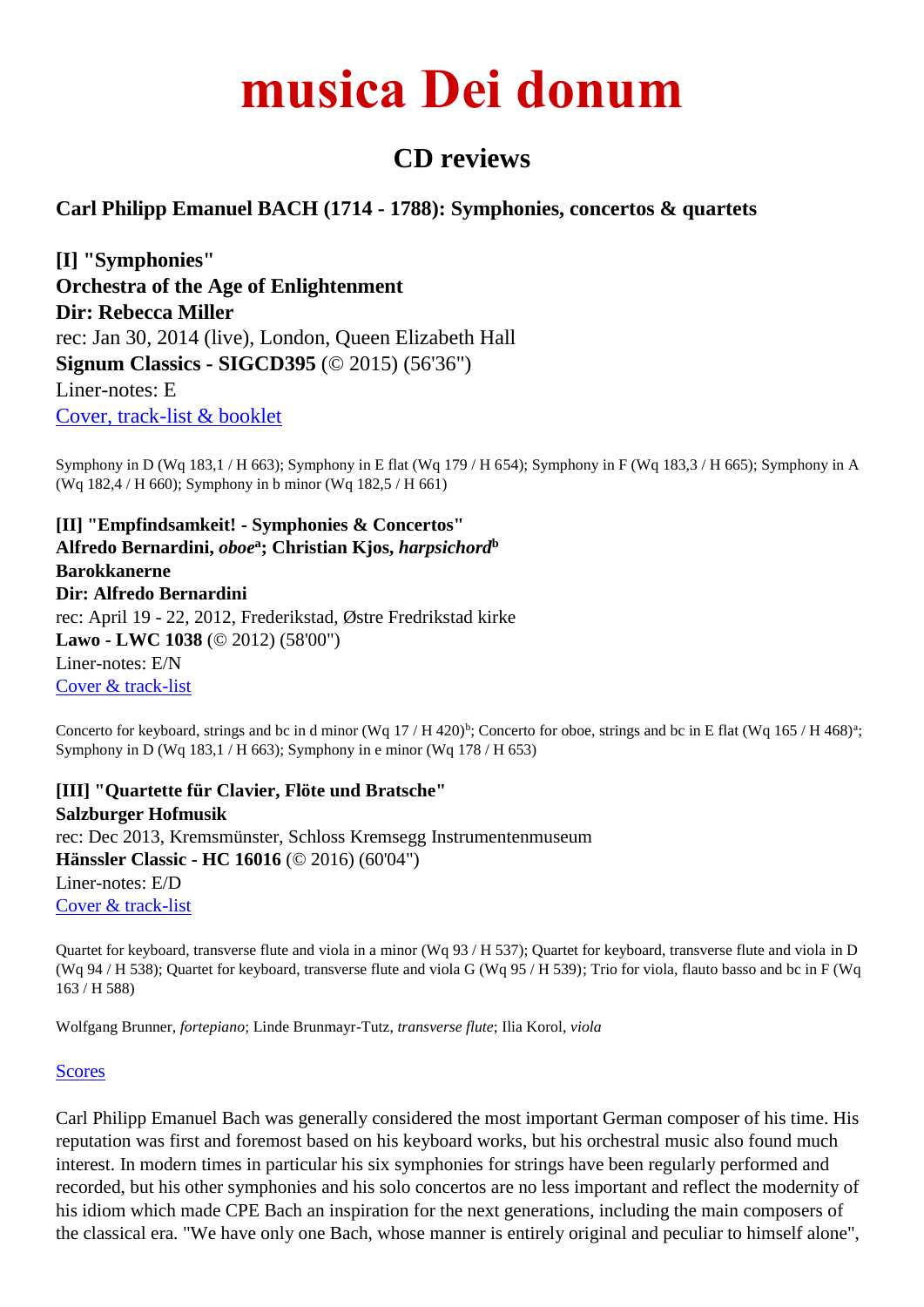the composer and writer on music Johann Friedrich Reichardt stated and that sums up the reputation of Johann Sebastian's second son pretty well.

One thing which particularly struck his contemporaries was his originality; it is an aspect which was emphasized by the English music chronicler Charles Burney to whom we owe a vivid description of the composer's way of playing at his beloved clavichord. Not all of his music is completely in accordance with what he himself preferred. A part of his keyboard works - in particular those which were printed - were written for *Kenner* (professionals) and *Liebhaber* (amateurs). In particular the latter were often rather conservative and would have had great difficulties in playing CPE Bach's more personal compositions. Such differences are also notable in his orchestral works.

Bach started to compose orchestral music during his Prussian years. We know nine symphonies from this period but it seems possible that he wrote more and that he destroyed some of them later as he considered them too old-fashioned. Obviously these symphonies were intended for public performance which limited his artistic freedom. Even so, they are considerably different from much that was written at the time. Today they are mostly performed by a full orchestra of strings and wind but the wind parts are additions from Bach's Hamburg period; originally they were conceived for strings. The *Symphony in e minor* has been preserved in two versions, one for strings (Wq 177/H 652) - the only 'Berlin' symphony ever published during his lifetime - and one with wind (Wq 178/H 653).

The largest number of Bach's symphonies are from his Hamburg period. The six symphonies for strings were the result of a commission by Baron Gottfried van Swieten who played such a major role in Vienna and in the careers of Haydn and Mozart. The above-mentioned Reichardt participated in the first performances and to him we owe much information about these pieces and their performance. Van Swieten explicitly urged the composer to "let himself go completely, without taking into account the difficulties of performance that would necessarily result. (...) Without really understanding them, listeners were delighted by the ideas in their boldly original sequence, forms and modulations of considerable novelty and infinite variety." In particular the opening movements are striking in their boldness, for instance the sudden shifts of mood. One of the features of Bach's symphonies is that the opening movements toward the end turn to a slow tempo which then lead to the slow movement. In some symphonies there is not even a formal pause between the first two movements. The closing movements are mostly more 'conventional'.

The four symphonies for twelve obbligato instruments - as CPE Bach called them - are specimens of the *Sturm und Drang*, with bold harmonic progressions, a wide dynamic range and sudden pauses. How odd Bach's symphonies were for some of his contemporaries was eloquently expressed by the poet and playwright Gotthold Ephraim Lessing who wrote: "A symphony that expresses different passions in its different movements is a musical monster; in a symphony only a single passion must prevail, and each particular movement must depict the same passion, merely with different variations, be it in terms of its degree of loudness and liveliness or by occasionally mixed with other, related passions, and it must seek to awaken these same passions in us". This quotation summarizes the difference between the tradition and the new aesthetics to which CPE Bach's symphonies bear testimony.

Bach not only composed a large amount of music for keyboard solo, he also regularly wrote concertos for keyboard and strings, usually one or two a year. These were intended for his own use; it is likely that he performed them in private gatherings of members of the intellectual and artistic circles in Berlin. A number of them were widely disseminated in manuscript which bears witness to their popularity. The *Concerto in d minor (Wq 17/H 420)* dates from 1745; in that year Bach composed no fewer than four keyboard concertos. In comparison to the symphonies the concertos from this period in Bach's life are more conventional as they stick to the ritornello principle which is rooted in the Italian solo concerto as it was modelled by Antonio Vivaldi. The solo part is expansive and here we hear similarities with the solo keyboard music; there is no lack of expression in the slow movement. Interestingly Barokkanerne plays this movement in a version that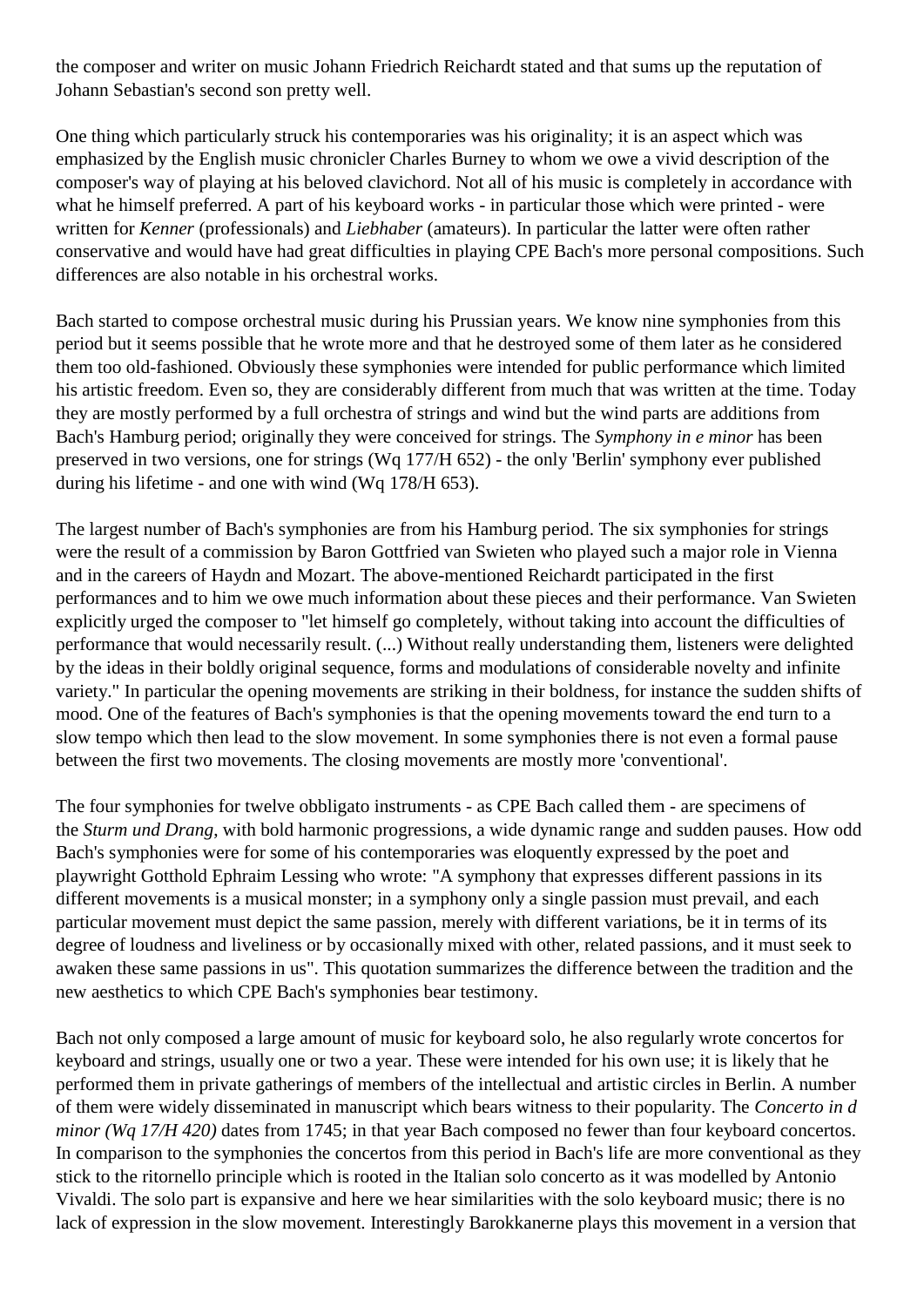"in all likelihood" was embellished by the composer.

Some of Bach's keyboard concertos were later arranged for other instruments, such as the cello and the transverse flute. There is no unanimity as far as the two oboe concertos are concerned. Jörn Boysen, in his liner-notes to the recording of his ensemble [Musica Poetica](http://www.musica-dei-donum.org/cd_reviews/CPhEBach_Boysen_Hsu.html) states that these concertos are also arrangements of keyboard concertos, but Christian Kjos (Barokkanerne) writes that these concertos were originally conceived for the oboe and only later arranged for keyboard. They date from 1765 and *New Grove* doesn't give different years for the two versions. It is suggested that Bach composed the two concertos as well as his only oboe sonata for the travelling virtuoso Johann Christian Fischer, himself also the composer of oboe concertos. Again Bach follows here the ritornello principle but idiomatically the *Concerto in E flat* is a specimen of the galant style, although technically more demanding than what one would expect. It is especially in the middle movement that the spirit of the *Sturm und Drang*manifests itself.

Let me turn to the performances. I started with the Orchestra of the Age of Enlightenment whose disc was released last year; the recording of Barokkanerne dates from some years earlier but only recently crossed my path. OAE's performances are alright, but there is no reason to be overly enthusiastic about them. I often find the sound of this orchestra a bit bland and that is also the case here. The fast movements are mostly just a shade too slow, and the nervousness which is so much a feature of them doesn't come off to the full. The often sudden transitions between passages of a contrasting character are a little short on surprise. Having heard these symphonies regularly over the years I think that they are way more exciting than one would think on the basis of these performances.

In comparison I prefer the performances of Barokkanerne. It produces a warmer and richer sound, the contrasts are stronger and so is the dynamic differentiation. These performances are more compelling, more surprising and more theatrical. They make one understand how surprised the audiences at the time must have been. Only the *Symphony in D* appears on both discs; the tempi of the fast movements are not fundamentally different, but the largo is somewhat slower in Barokkanerne's performance (1'53" vs 1'36") and as a result the contrast to the fast movements is larger, and that is not insignificant here. Alfredo Bernardini delivers a delightful and impressive performance of the oboe concerto and Christian Kjos is excellent in the keyboard concerto.

With the third disc we are on familiar territory. The three quartets for keyboard, transverse flute and viola are among CPE Bach's most frequently recorded chamber music compositions. They date from the last year of his life, and whereas he had composed most of his chamber music for amateurs these quartets are unsuitable for them. Stylistically they point in the direction of the classical piano trio. Bach's use of the word 'quartet' for pieces scored for three instruments has raises some questions which I have discussed [elsewhere.](http://www.musica-dei-donum.org/cd_reviews/CPEBach_Arsis4204_BC94884_dhm88843042752_Passacaille973.html) Some performers include a cello, but Salzburger Hofmusik decided not to. The choice of keyboard is another matter of debate. Sometimes performers opt for the harpsichord which is legitimate, considering that this instrument was still widely used. However, as these pieces were intended for professional interpreters the 'modern' fortepiano seems a more appropriate choice. Wolfgang Brunner plays a Johann Schantz of 1790.

That instrument is less suitable for the remaining piece, the *Trio in F (Wq 163/H 588)* which is scored for viola, *flauto basso* and harpsichord. This is the most interesting part of this disc because it is usually played with a bass recorder; here Linde Brunmayr-Tutz uses a bass transverse flute. In his liner-notes Wolfgang Brunner writes: "During the twentieth century, 'flauto basso' was unquestioningly taken to mean 'bass recorder', which is certainly possible in terms of performance practice. However, a good many bass transverse flutes are displayed in European museums; their function has rarely been considered to this day. I am convinced that the trio was actually intended for bass transverse flute (...)", for which he then gives several arguments. Whether he is right will probably never be proven, but this performance is definitely a most interesting alternative to the existing recordings. It is also the first time I have encountered the bass